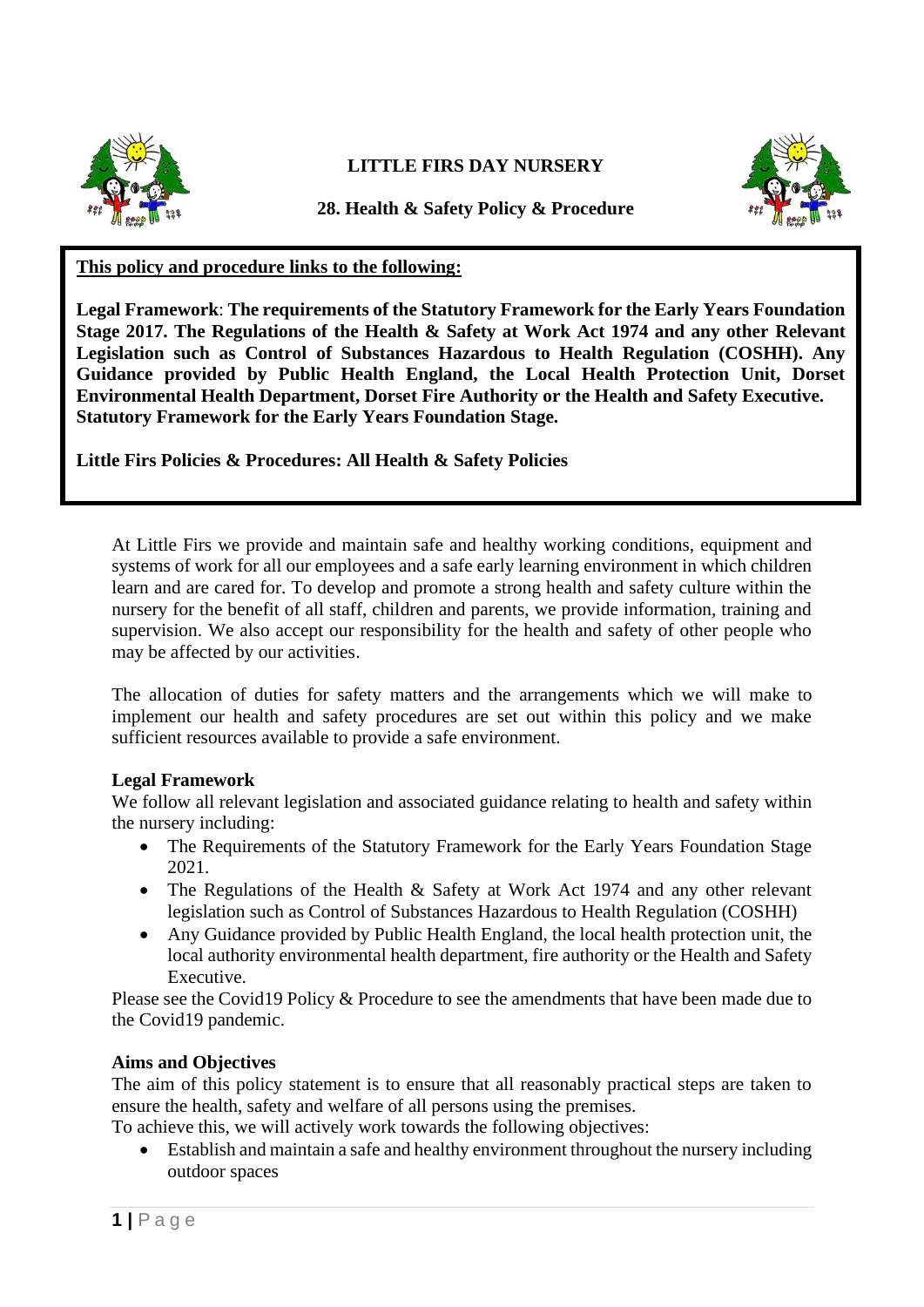- Establish and maintain safe working practices amongst staff and children
- Make arrangements for ensuring safety and the minimising of risks to health in connection with the use, handling, storage and transport of hazardous articles and substances
- Ensure the provision of sufficient information, instruction and supervision to enable all people working in or using the nursery to avoid hazards and contribute positively to their own health and safety and to ensure that staff have access to regular health and safety training
- Maintain a healthy and safe nursery with safe entry and exit routes
- Formulate effective procedures for use in case of fire and other emergencies and for evacuating the nursery premises. Practice this procedure on a regular basis to enable the safe and speedy evacuation of the nursery
- Maintain a safe working environment for pregnant workers or for workers who have recently given birth, including undertaking appropriate risk assessments
- Maintain a safe working environment for young workers including undertaking risk assessments.
- Maintain a safe environment for those with special educational needs and disabilities and ensure all areas of the nursery are accessible (wherever practicable)
- Provide a safe environment for students or trainees to learn in
- Encourage all staff, visitors and parents to report any unsafe working practices or areas to ensure immediate response by the management.

We believe the risks in the nursery environment are low and we will maintain the maximum protection for children, staff and parents. The nursery will:

- Ensure all entrances and exits from the building, including fire exits are always clearly identifiable and remain clear
- Regularly check the premises room by room for structural defects, worn fixtures and fittings or electrical equipment and take the necessary remedial action
- Ensure that all staff, visitors, parents and children are aware of the fire procedures and regular fire drills are carried out
- Have the appropriate fire detection and control equipment which is checked regularly to make sure it is in working order
- Ensure that all members of staff are aware of the procedure to follow in case of accidents for staff, visitors and children
- Ensure that all members of staff take all reasonable action to control the spread of infectious diseases and wear protective gloves and clothing where appropriate
- Ensure there are suitable hygienic changing facilities (see infection control policy)
- Prohibit smoking on the nursery premises
- Prohibit any contractor from working on the premises without prior discussion with the Manager
- Encourage children to manage risks safely and prohibit running inside the premises unless in designated areas
- Risk assess all electrical sockets and take appropriate measures to reduce risks where necessary and ensure no trailing wires are left around the nursery
- Ensure all cleaning materials are placed out of the reach of children and kept in their original containers
- Wear protective clothing when cooking or serving food
- Prohibit certain foods that may relate to children's allergies, e.g. peanuts are not allowed in the nursery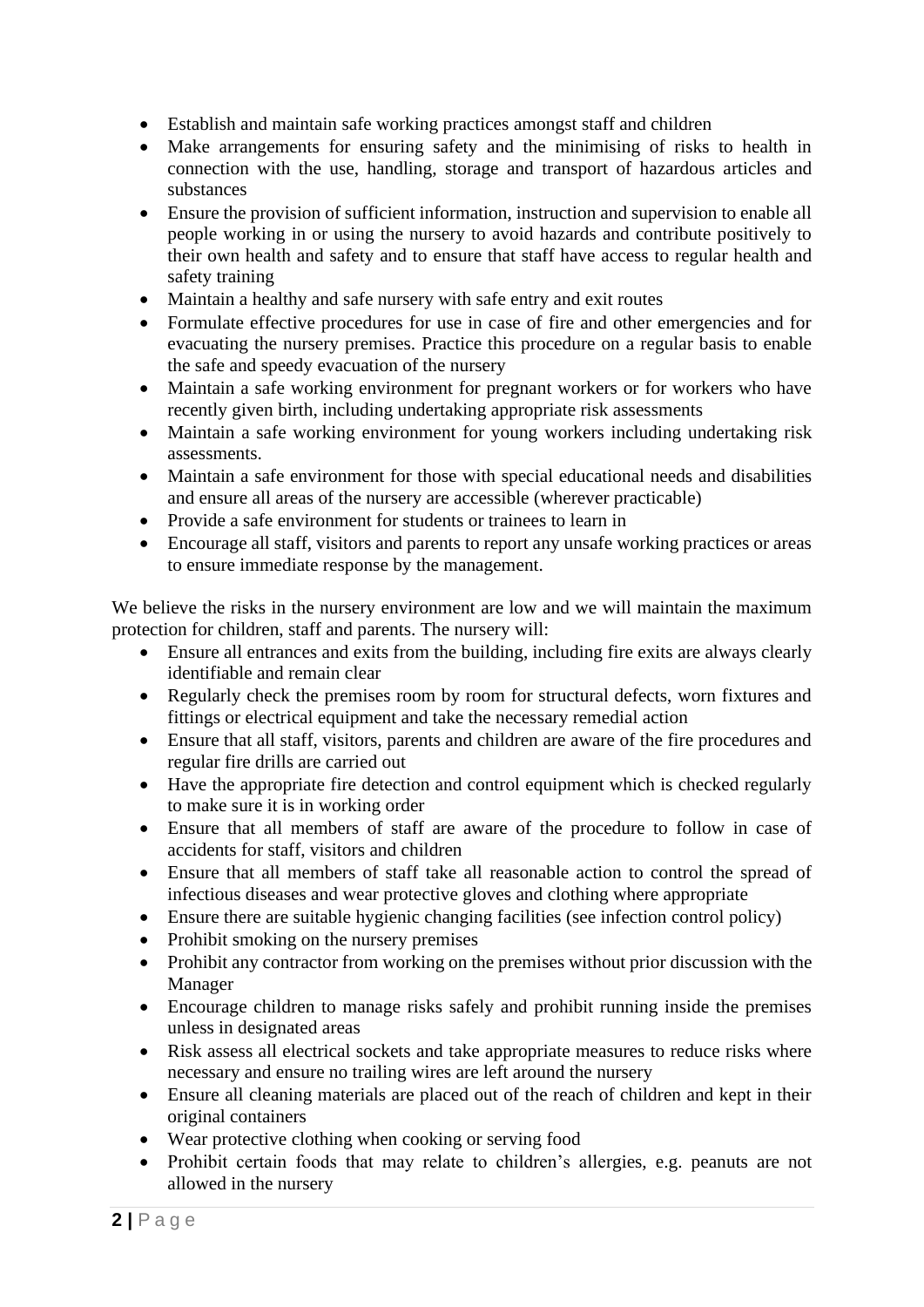- We follow the EU Food Information for Food Consumers Regulations (EU FIC). These rules are enforced in the UK by the Food Information Regulations 2014 (FIR). We identify the 14 allergens listed by EU Law that we use as ingredients in any of the dishes we provide to children and ensure that all parents are informed
- Follow the allergies and allergic reactions policy for children who have allergies
- Ensure risk assessments are undertaken on the storage and preparation of food produce within the nursery
- Familiarise all staff and visitors with the position of the first aid boxes and ensure all staff are first aiders
- Provide appropriately stocked first aid boxes and check their contents regularly
- Ensure children are supervised at all times
- Ensure no student or volunteer is left unsupervised at any time
- Ensure staff paediatric first aid certificates are on display (or made available to parents).

### **Responsibilities**

The designated Health and Safety Officer in the nursery is Mrs Michele Lund.

The employer has overall and final responsibility for this policy being carried out at: Little Firs Day Nursery, Radipole Lane, Weymouth, Dorset DT4 0QF.

The Manager Mrs Wendy Parker will be responsible in her absence.

All employees have the responsibility to cooperate with senior staff and the manager to achieve a healthy and safe nursery and to take reasonable care of themselves and others. Neglect of health and safety regulations/duties will be regarded as a disciplinary matter (see separate policy on disciplinary procedures).

Whenever a member of staff notices a health or safety problem which they are not able to rectify, they must immediately report it to the appropriate person named above. Parents and visitors are requested to report any concerns they may have to a senior member of staff in the area.

Daily contact, monthly staff meetings and health and safety meetings provide consultation between management and employees. This will include health and safety matters.

#### **Health and Safety Training**

Person responsible for monitoring staff training is **Mrs Wendy Parker**.

Health and safety is part of all induction training for new staff. Please see training in our Operational Plan for further details on training undertaken by staff. All staff are First Aid Trained and Child Protection Trained.

#### **Health and Safety Arrangements**

- All staff are responsible for general health and safety in the nursery
- Risk assessments will be conducted on all areas of the nursery, including rooms, activities, outdoor areas, resources and cleaning equipment
- These are reviewed at regular intervals and when arrangements change
- All outings away from the nursery (however short) will include a prior risk assessment – more details are included in our outings policy